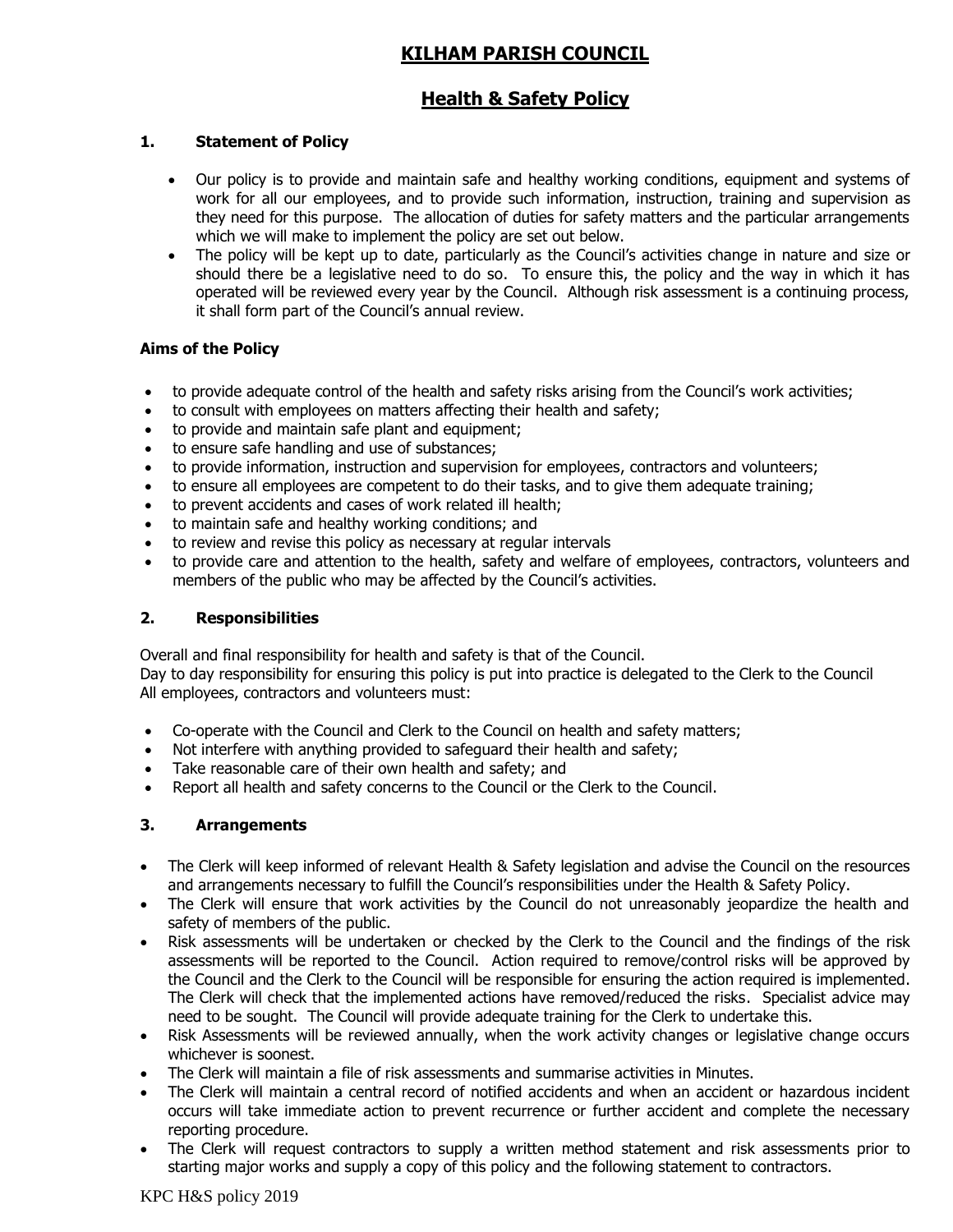## **Contractors**

#### **1. General**

- Contractors must be suitably qualified and insured who must indemnify the Council against any liability to any persons or property whatsoever arising out of or connected to the work. Adequate public liability insurance must be in place.
- All rubbish, waste or arisings from the work must be removed from the site by the Contractor and disposed of at licensed, recognised tips (waste transfer note to be provided to the Parish Council as evidence). All work must be made good to the satisfaction of the Council and have the minimum impact on the environment as possible.

## **2. Health and Safety at Work**

- It is the policy of Kilham Parish Council to secure and maintain a high standard of health and safety in all its undertakings. The Contractor will be required, when working for the Council, so to conduct its activities so that equipment, working conditions and methods are safe and without risk to the health of their own and the Council's employees as well as of any other person who may be affected by any act or omission of the Contractor or its employees. The Contractor shall comply with the requirements of the Health and Safety at Work etc Act 1974 (and amendments) and any regulations made under the Act, Employment Regulations and any other Acts, Regulations, Orders or Approved Codes of Practice pertaining to the employment of and health and safety of employed persons.
- In particular, but without prejudice to the general principles of the foregoing paragraph, the Contractor will be required to comply with the following conditions:-
- A. All employees of the Contractor and any sub-contractor must be trained in safe working practices, safe systems of work and trained in operation and use of plant and provided with personal protective equipment.
- B. Wherever it is reasonably practicable, copies of written safe systems of work should be provided by the Contractor.
- C. The Contractor should forward copies of its employer's liability insurance and public liability insurance for the duration of the project.
- D. Where applicable (ie, in a firm employing five or more employees) the Contractor should forward a copy of their safety policy.
- E. The Contractor should agree to abide by the safety requirements of the Council.
- F. The Contractor will ensure that all current statutory requirements of the Health and Safety Executive relating to notification procedures, the keeping of registers and all other matters are fulfilled. The Contractor will provide notification to the Council of any notices (improvement or prohibition) issued against the contractor by the HSE.
- G. First Aid The Contractor shall provide in an easily accessible position of the works an adequate First Aid provision in accordance with current Health and Safety Requirements.

#### **3. Vehicles, Plant and Equipment**

- The Contractor shall at all times during the contract period provide and maintain all such plant as is necessary and is of a design suitable for the performance of the works in accordance with relevant legislation and shall keep all plant in good repair in accordance with transport legislation. Plant used shall comply with relevant Construction and Use Regulations and be of a design which is entirely suitable for the purposes of the contract.
- Drivers and operators of equipment are responsible for the operation and use of plant and must be suitably qualified, registered and trained and thoroughly competent in its safe use.
- Plant operations and all operations necessary for the purposes of the contract shall be performed in a reasonable manner without causing obstruction, danger or annoyance to the public or detriment to the local environment. No plant is to be left parked or unattended without reasonable cause in any area likely to create a nuisance, danger or annoyance to the public.